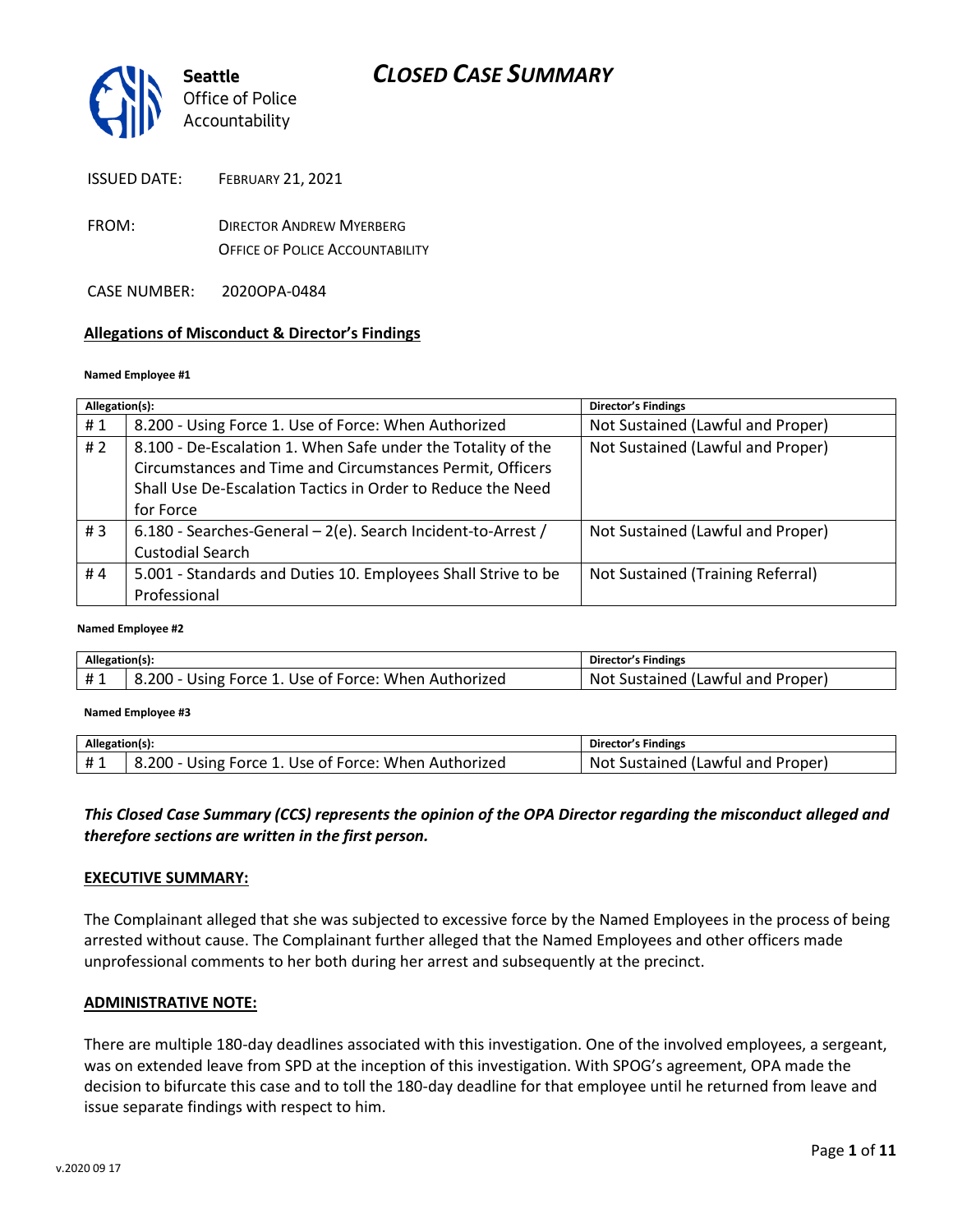OPA CASE NUMBER: 2020OPA-0484

In addition, this case contains multiple allegations against at least one unknown SPD employee. These allegations include whether the unknown SPD officers subjected the Complainant to excessive force, failed to read her Miranda warnings, failed to provide medical assistance to a detainee, and made unprofessional statements to her and others while at the West Precinct. Given that these employees have yet to be identified, the 180-day deadline normally applied to OPA investigations by the Collective Bargaining Agreement between the City and SPOG is inapplicable to those allegations.

The below DCM addresses only those allegations with the February 20, 2021, deadline that applies to the allegations against the three Named Employees who effected the Complainant's arrest. As indicated above, OPA will issue the findings on the remaining allegations in a separate DCM.

### **SUMMARY OF INVESTIGATION:**

**Seattle**

*Office of Police Accountability*

This case arises out of the demonstrations that occurred within Seattle and across the nation in the wake of the killing of George Floyd by a Minneapolis Police Officer. These protests were unprecedented in scope and were directed at law enforcement.

### **A. Narrative of Incident**

This incident occurred on July 25, 2020, at approximately 8:00 PM. At that time and for approximately 40 minutes prior, SPD officers had been engaged in clearing a large group of protesters from the area of 11th Avenue and Pine Street, near the East Precinct. After doing so, a group of officers, including the Named Employees, were directed to move protesters out of Cal Anderson Park.

Named Employee #1 (NE#1), Named Employee #2 (NE#2), and Named Employee #3 (NE#3), all bicycle officers, were assigned to the line of officers who conducted a sweep of the park. They followed behind a group of foot officers who walked in a line-abreast formation across a grassy field, toward a gravel path and a low concrete retaining wall. The officers were directing members of a crowd of protesters to move back and to leave the park, and most of them did so without contact from officers. A small number of individuals milled around in front of the officers and did not move back and away when ordered to do so.

Body Worn Video (BWV) of all three Named Employees, as well as several other officers, captured this incident. As officers advanced, it appeared that at least two individuals, including one in a black t-shirt and shorts who was wearing a blue and gold hat and another in a red plastic poncho, attempted to physically obstruct the officers from advancing forward. Several of the line officers attempted to take the black-clothed individual into custody. When the line officers began arresting the black-clothed individual, NE#1 moved forward to assist in keeping other protesters from interfering in the arrest. The individual in the red poncho briefly moved toward NE#1 before retreating and leaving the area. At the time NE#1 moved toward the arrest scene, only the group of officers, the black-clothed individual, and the individual in the red poncho were visible on BWV.

From immediately behind NE#1, BWV captured an individual's voice screaming "what the fuck?" NE#1 turned around to face the area she had just been standing in, and BWV showed an individual in a teal helmet, heavy green jacket, and black jeans lying on the ground. This individual, later identified as the Complainant in this case, appeared to have fallen backward away from the arrested individual dressed in black. From reviewing BWV, it looked as if the Complainant had either attempted to de-arrest the black-clothed individual and been pushed back by officers when

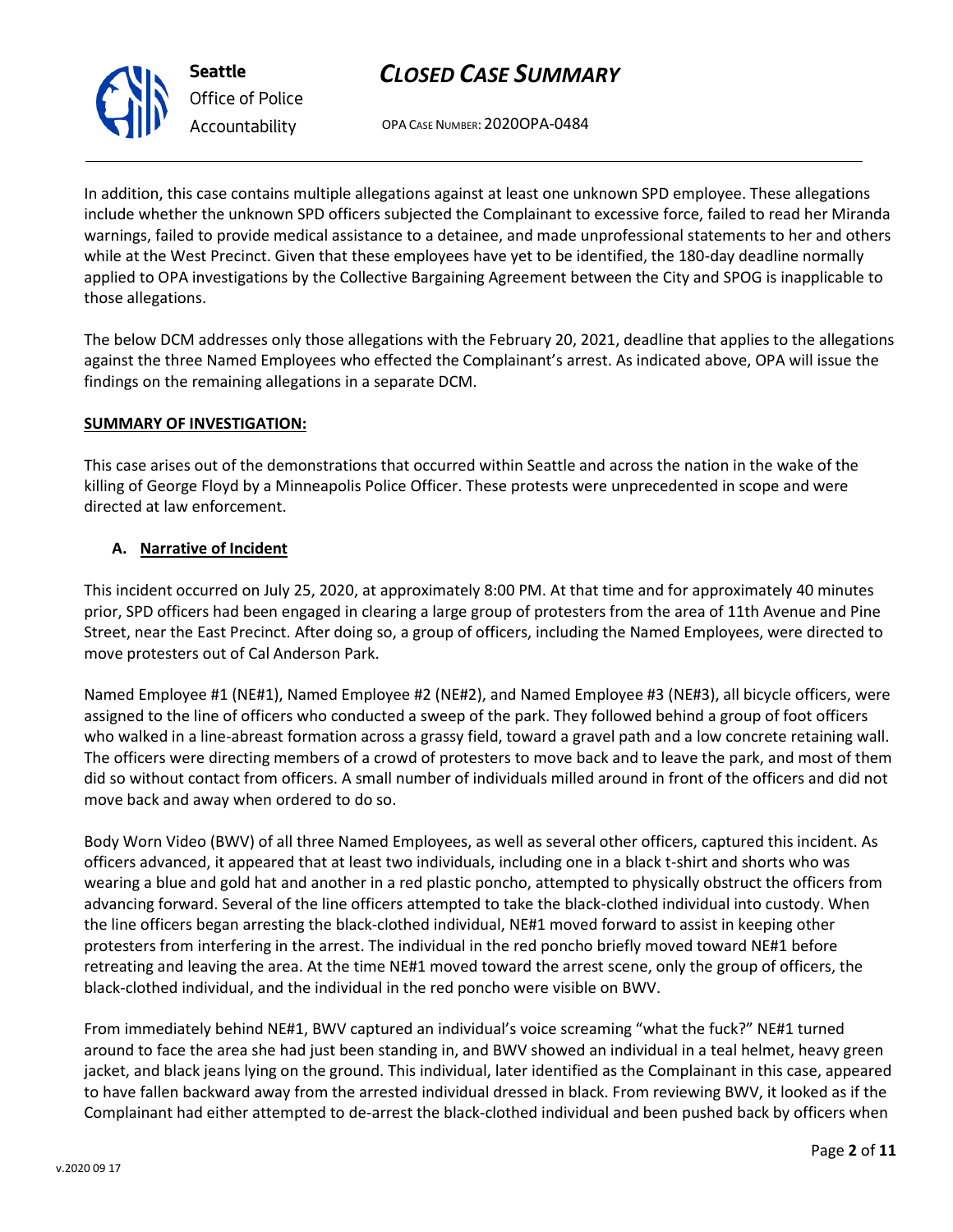

**Seattle** *Office of Police Accountability*

## *CLOSED CASE SUMMARY*

OPA CASE NUMBER: 2020OPA-0484

she attempted to do so, or refused to leave the area at the same time as that individual and was pushed by an unknown SPD officer causing her to fall down.

When NE#1 contacted the Complainant, the Complainant was lying on the ground and was not responding to officer directives to move. NE#1 shouted at the Complainant to "get out of here." NE#2, who had also ridden up to block off the arrest scene from interference by other protesters, directed the Complainant to "get on your feet and move." The Complainant could be heard stating "I was trying […] you just threw me." NE#1 then reached toward the Complainant, and the Complainant rolled onto her side and began to scream. After approximately eight seconds of this, NE#1 grabbed the Complainant's backpack strap and dragged her several feet across the gravel path toward the concrete retaining wall. Another officer present directed the Complainant to "move" and gestured with his arms away from the group of officers and the arrest scene. The Complainant, who was sitting on the ground, told NE#1 to "get away from [her]." NE#1 told the Complainant that if she did not leave the area, she would be taken to jail.

The Complainant stood up and made an obscene gesture toward NE#1 while shouting profanity. She did not make any visible attempt to leave the scene despite clear avenues of egress in at least two directions. NE#1 grabbed the Complainant and pushed her slightly toward the low concrete wall, causing the Complainant to land against it, although she did not fall. A sergeant on scene stepped toward the Complainant and told her to leave the area or go to jail. BWV showed that the Complainant was seated on the low wall with open space behind her where officers were standing by and protesters were walking around. When the Complainant did not make any move to leave, the sergeant directed officers to arrest her.

NE#2 and NE#3 took control of the Complainant's arms and took her to the ground facedown. NE#1 stood by. The Complainant began to scream "help me" while NE#2 and NE#3 handcuffed her. NE#1 told the Complainant "do not move," and stated that she was under arrest. The Complainant continued to yell that she had not committed a crime and that officers had pushed and hit her.

NE#1 searched the Complainant incident to arrest. In doing so, another officer appeared to cut the straps of the Complainant's backpack to facilitate its removal since she was already in handcuffs. While NE#1 conducted the search, she explained to the Complainant that the arrest was for obstruction. The Complainant continued to assert that officers had hit her and a back and forth ensued between NE#1 and the Complainant about the arrest. NE#1 told the Complainant that the arrest process was captured on BWV. The Complainant became more upset during the interaction and began to scream "help me" and "who recorded this?" OPA's review of BWV did not show that NE#1 raised her voice or made any derogatory comments during this portion of the incident.

After the search, NE#1 attempted to get the Complainant to stand up, but the Complainant would not. NE#1, with the assistance of another officer, tried to lift the Complainant to her feet by the arms. The Complainant continued to resist, causing officers to momentarily pull on her arms when they tried to lift her. Ultimately, a third officer picked the Complainant up by her ankles while NE#1 and the second officer carried her by her arms, shoulders, and jacket.

While being carried, the Complainant stated that she was being "choked" with her jacket. NE#1 and the other officers placed her face down on the ground where she continued to scream. NE#1 stated that she had to search the Complainant and began doing so, checking her pockets and under her outer jacket. While this was happening, the Complainant stated that she was having a panic attack. NE#1 told the Complainant "hey, it's over, you're going to jail and that's the end." NE#1 began removing the Complainant's balaclava from her face, and the Complainant said to "stop taking things off [her]."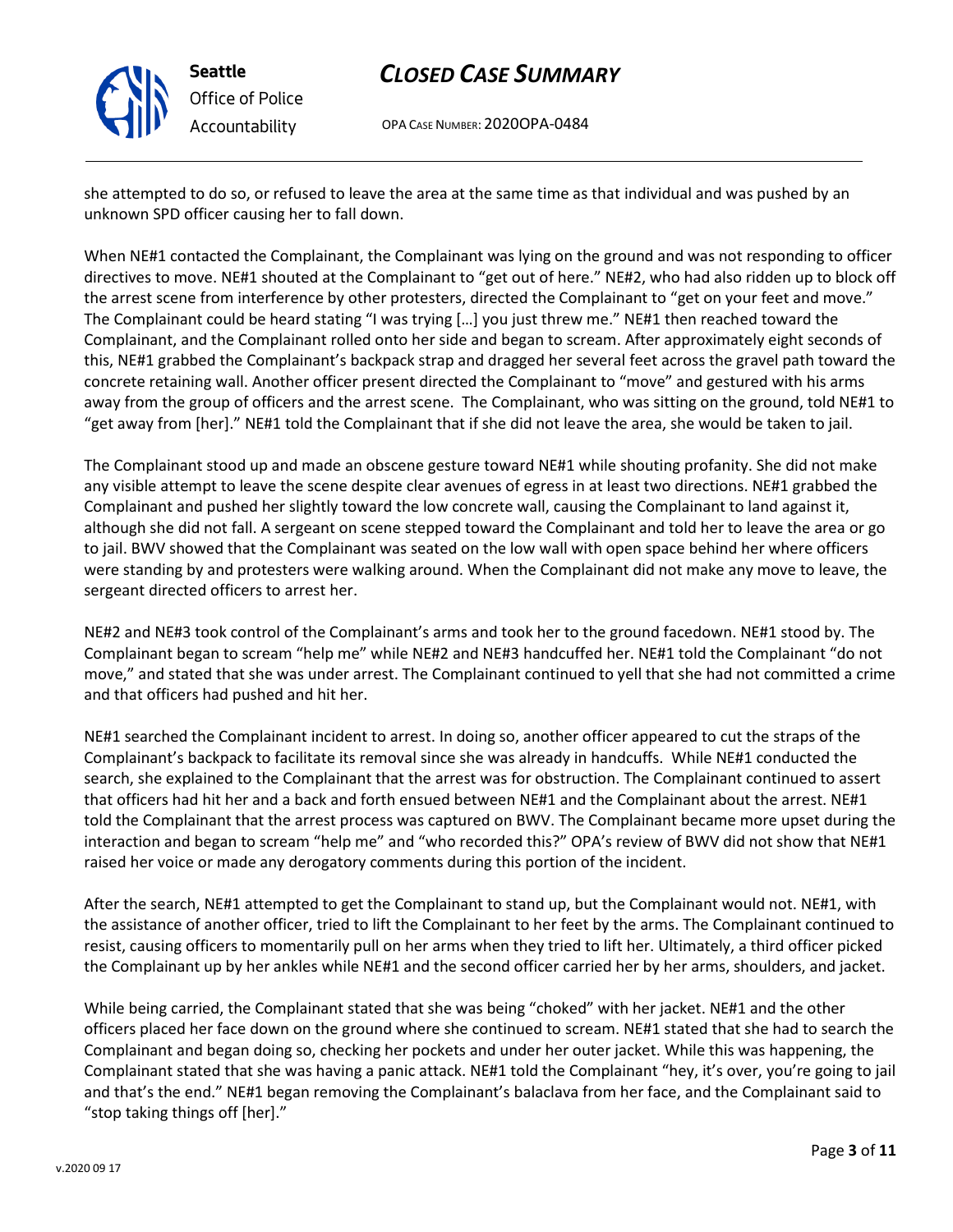## NE#1 stated that she was still going to jail and began searching the Complainant's backpack.

The acting lieutenant attempted to speak to the Complainant. The Complainant could be heard stating again that she was having a panic attack while demanding to be let go. She stated that she was afraid of getting coronavirus because her balaclava had been removed and the acting lieutenant was not wearing a mask. When the acting lieutenant began to speak, the Complainant began screaming and continued to do so until the acting lieutenant walked away. NE#1 told NE#2 that he could put the Complainant's balaclava back on if she would stop "freaking out," but the Complainant demanded to be unhandcuffed and released so that she could do it herself. NE#1 told her that would not happen. She continued to shout about her arrest and an officer, potentially NE#2, told her to "shut up" because yelling would not help her. NE#1 walked away to consult with a sergeant about transporting the Complainant. She then returned to the Complainant, who continued to shout that the arrest was improper.

The acting lieutenant and two other officers attempted to lift the Complainant to her feet, but she remained noncompliant. NE#1 grabbed her feet and asked her if she would like to walk. The Complainant refused, and four officers carried her to the transport van.

### **B. Complainant's Testimony and Witness Statements**

Later, the Complainant submitted video testimony to OPA detailing this complaint. When contacted, the Complainant declined to be recorded, and OPA summarized her complaint as follows based on notes taken during the call. She alleged that she was walking in Cal Anderson Park attempting to find a friend with whom she had arrived with at the day's protest. She stated that during the earlier protest she was exposed to "indiscriminate" less lethal munitions and that a blast ball was detonated in Cal Anderson immediately prior to this incident. She alleged that officers struck her with a baton, pushed her, and dragged her on the ground for no reason, and that she was given no opportunity to vacate the area prior to being arrested. She further alleged that officers ignored her statement that she was having a panic attack. She stated that her mask and goggles were removed during the incident and that she never received them after being released. She stated that she did not consent to be searched or to have her backpack removed and searched during the arrest. She stated that she was not Mirandized at the time of the incident.

Some of the Complainant's allegations related to post-arrest conduct. She alleged that she had taken video of the incident or the circumstances surrounding it on her phone, which she secured with a passcode. According to the

#### OPA CASE NUMBER: 2020OPA-0484

**Seattle** *Office of Police Accountability*

NE#1 continued the search of the Complainant's person. The Complainant was noncompliant, and NE#1 placed her knee against the middle of the Complainant's back and told her to stop struggling. She reiterated to the Complainant that she was under arrest and told the Complainant that she had to look at her front to ensure she didn't have any property. NE#1 then rolled the Complainant onto her side and briefly searched under her jacket. NE#1 asked the Complainant if she wanted the Seattle Fire Department to respond for the panic attack, but the Complainant did not answer. She began shouting her own name to onlookers and spelling it, yelling for assistance. NE#1 repeated the spelling of the Complainant's name back once. NE#1 finished the search and NE#2 held the Complainant's arm and shoulder to keep her on the ground but did not appear to use any force beyond *de minimis* in order to do so.

NE#1 advised an acting lieutenant and a sergeant that a transport van would be necessary because the Complainant would not walk and collected the Complainant's remaining property from the ground where she was arrested. Afterward she spoke to the Complainant again. The Complainant continued to shout that her arrest was unlawful.

# *CLOSED CASE SUMMARY*

Page **4** of **11**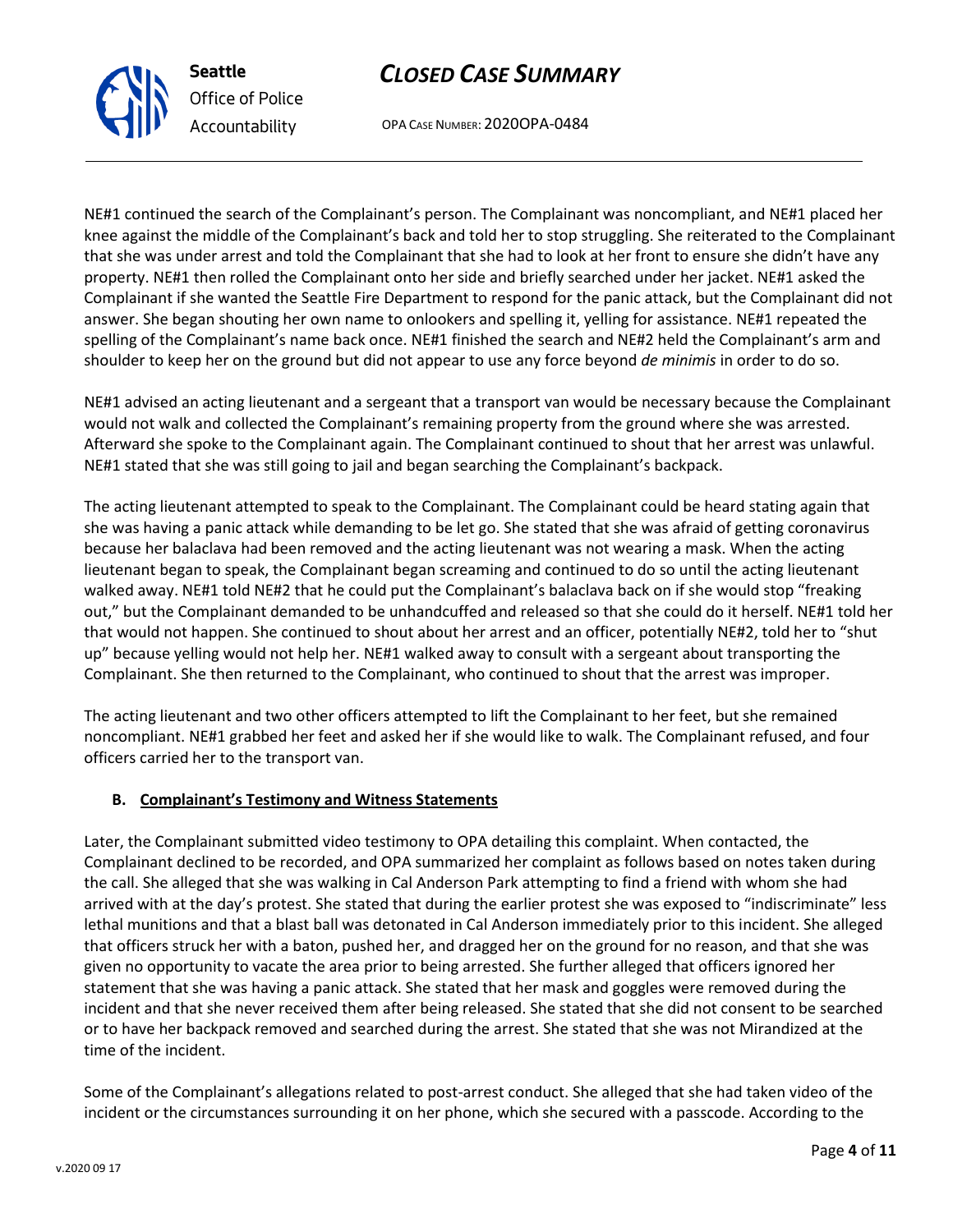OPA CASE NUMBER: 2020OPA-0484

Complainant, the video files were "corrupted" when she received the phone back with her property on release and that SPD must have done something to her phone. She also stated that two female officers at the West Precinct made comments to her which she found unprofessional, and that when she complained her handcuffs were too tight officers at the West Precinct did not loosen them. The Complainant alleged that she subsequently suffered a loss of feeling in her thumb and exacerbated pre-existing nerve damage to her shoulder.

OPA also took statements from the Complainant's partner and the Complainant's friend. Neither party witnessed the incident itself. The statements of the Complainant's partner and friend largely related to his efforts to post bail on her behalf and concerned interactions with King County Jail staff, who are not under the jurisdiction of OPA.

The Complainant also referenced a third-party video of the incident that was posted to social media. OPA examined the video, which showed a group of officers surrounding the Complainant. An officer appeared to attempt to lift the Complainant before dropping her. Another officer, NE#1, was depicted dragging the Complainant by her backpack away from the other officers. A group of officers briefly walked past, obscuring the view, and when they moved the Complainant was on her feet. NE#1 was shown pushing the Complainant, who landed on the retaining wall. The sergeant was shown yelling at her. He was then shown pulling the Complainant toward him and two other officers, NE#2 and NE#3, grabbed her arms and took her to the ground. They handcuffed the Complainant and the video ended.

## **C. OPA Investigation**

After receiving the Complainant's recorded statement and speaking with her and her attorney, this investigation ensued. OPA examined BWV of the incident (summarized above), as well as records from the West Precinct related to the Complainant's detention there. Subsequently, OPA interviewed the Named Employees.

## **I. West Precinct Records**

With respect to the Complainant's allegations that she was treated unprofessionally at the West Precinct by two female officers, OPA was unable to identify officers fitting the Complainant's description. OPA contacted the West Precinct for any security footage showing the Complainant. The West Precinct determined that the Complainant was not held at the West Precinct but was transferred immediately to King County Jail. However, OPA's investigation determined that she was briefly held in the sally port of the West Precinct with other arrestees to await transfer. This appeared to be broadly consistent with the Complainant's statement that she was held in a "concrete room."

BWV of an officer at the West Precinct showed him assisting arrested individuals into a transport van. In the background of the recording, the Complainant could be seen seated in a chair and speaking to another arrestee. BWV did not show any female officers present. The Complainant's conversation was not audible, but at the time of the recording she was not visibly attempting to talk to any of the officers.

OPA also examined the log sheet for officers at the West Precinct around the time the Complainant was held there for transport. Based on the log sheet, OPA did not identify any female officers assigned to the precinct at or around the time of the Complainant's detention there. While this does not conclusively eliminate the possibility that the Complainant interacted with one or more female officers at the precinct, OPA is unable to identify an officer allegedly responsible for the conduct the Complainant alleged.

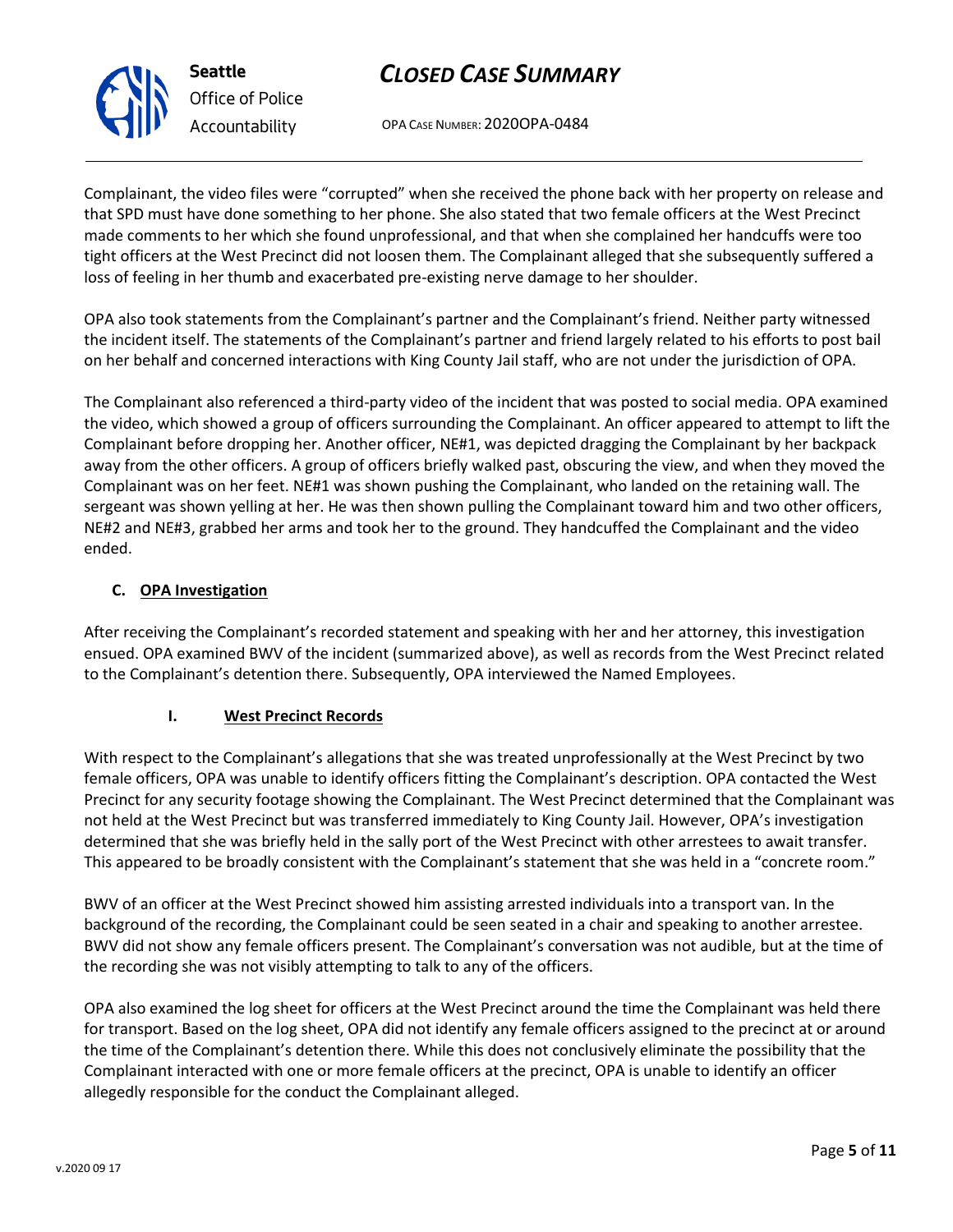OPA CASE NUMBER: 2020OPA-0484

#### **II. Named Employee Interviews**

OPA interviewed the Named Employees. In her interview, NE#1 stated that, on the date in question, a riot was declared and she and other officers had been ordered by SPD commanders to disperse the crowd present at the area around 11th and Pine based on earlier acts of violence. NE#1 encountered the Complainant in Cal Anderson Park during this dispersal.

NE#1 stated that the Complainant did not comply with the general dispersal order and ended up behind the front line of officers. She did not make the decision to arrest the Complainant and was not the "initial arresting officer." However, she stated that she did book the Complainant on obstruction charges. NE#1 explained that, in her opinion, arresting the Complainant was the best option available to officers at the time because the Complainant was noncompliant and behind the line of officers. NE#1 stated that the Complainant was getting in the way of the officers executing the dispersal order and clearing the area. NE#1 stated that because the police line had to stay together, it was "stuck" until the Complainant voluntarily departed or was arrested.

With regards to the force used against the Complainant, NE#1 stated that she believed it fell within Department policies and was *de minimis* in nature. She stated that officers are trained to use *de minimis* force to push and move large groups of people and that this is what she was attempting to do with the Complainant. She stated that she pushed and attempted to move the Complainant, and that the Complainant refused to move or leave enough times that the decision was made to arrest her. NE#1 explained her decision to drag the Complainant by reference to the fact that the police line was "stuck" based on her refusal to move.

NE#1 stated that she had minimal opportunities for de-escalation under the circumstances. She said that her options were limited to giving the Complainant "opportunities to leave" and verbal commands to do so. She stated that she used pushes to separate the Complainant from the officers and the other arrestee, but that the Complainant would not voluntarily leave.

NE#1 stated that with respect to alleged unprofessional behavior, she did not use demeaning language directed at the Complainant and did not use profanity. She stated that she attempted to explain what was happening to the Complainant as it occurred. With respect to NE#1 repeating the Complainant's name back to her as the Complainant spelled it, NE#1 stated that she did not do so to mock the Complainant. Rather, at the time she did not know that the Complainant had ID and repeated the spelling of the Complainant's name as a memory trick. NE#1 also stated that when the Complainant stated she was having a panic attack, NE#1 did not observe any symptoms but offered to have the Seattle Fire Department conduct a medical examination. The Complainant did not respond and continued to shout.

OPA interviewed NE#2. NE#2 described the lead-up to the incident consistent with the above. He stated that a sergeant on the scene directed the Complainant to leave and, when she did not, ordered her arrest. At that time, NE#2 went to place her into custody. He stated that he believed she was arrested for failure to disperse and obstruction. NE#2 stated that the Complainant actively resisted being placed under arrest and that it took multiple officers to gain control of her so that she could be handcuffed. NE#2 stated that her subsequent refusal to walk to the transport van required officers to carry her there.

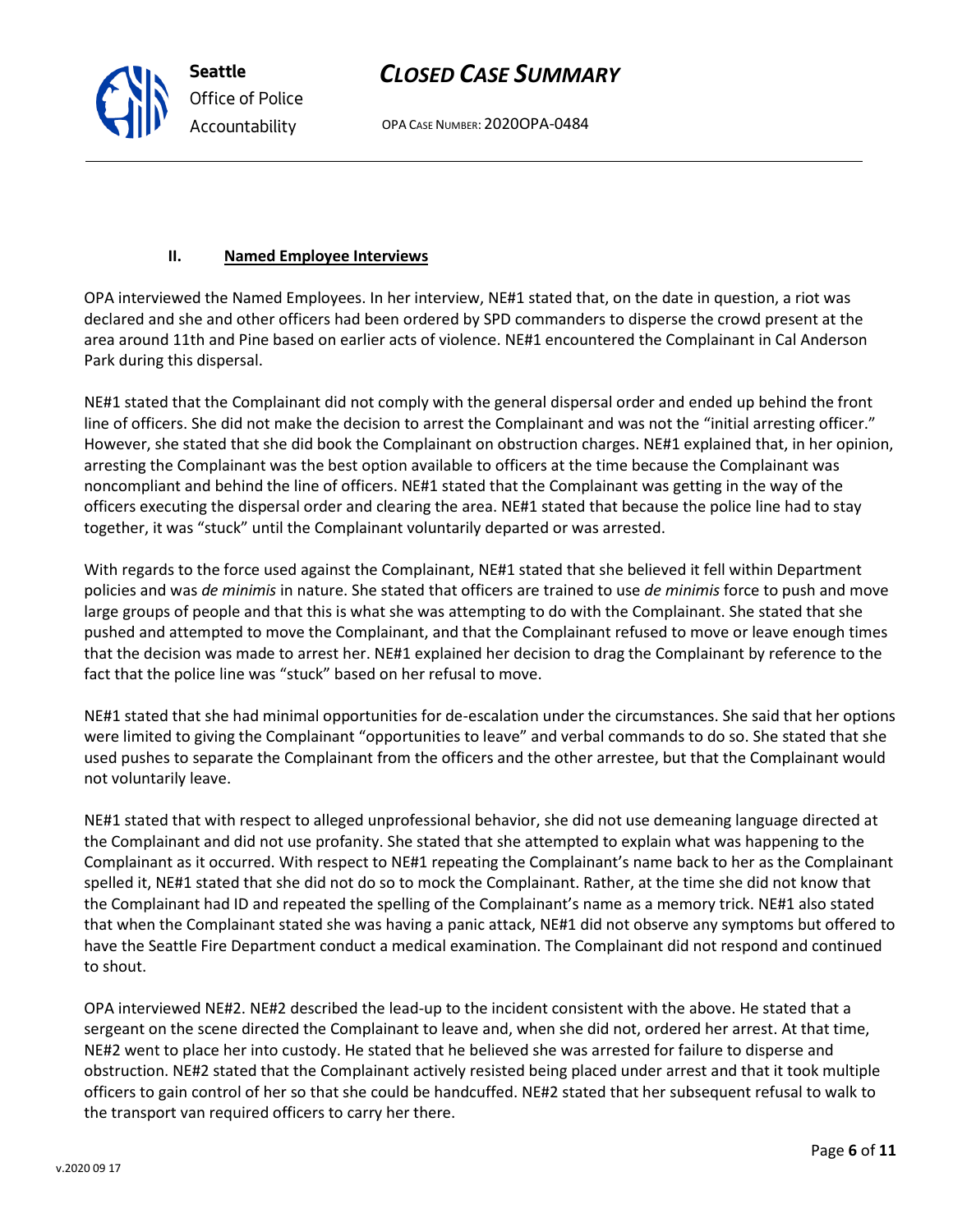OPA CASE NUMBER: 2020OPA-0484

NE#2 described the force he used. He described the amount of force as *de minimis* and stated that he used no more force and body leverage than needed to overcome the Complainant's resistance. NE#2 stated that the force was reasonable in view of the Complainant's resistance, necessary to affect an arrest based on probable cause, and proportional because he used only the force needed to overcome resistance.

NE#2 stated that he did not recall any officer striking the Complainant with a baton and did not recall her making that complaint at the time (OPA notes that review of BWV indicated that the Complainant talked about being hit with a "nightstick"). NE#2 stated that to his recollection, the officers who arrested the Complainant were all bicycle officers, and that bicycle officers are not equipped with batons.

OPA interviewed NE#3. NE#3 stated that leading up to the incident, he heard many officers giving dispersal orders and saying "leave the area" to any who remained. NE#3 said he became aware of the incident when he saw officers attempting to take the Complainant into custody. He did not know who made the decision to arrest the Complainant but went to assist. He said his force was de-minimis in nature and involved guiding the Complainant's arm and hand back to be cuffed.

NE#3 stated that when he spoke to the Complainant, he tried to do so calmly and in a neutral tone to "try to bring her down a bit." He did not believe that it was effective. NE#3 stated that he did not know if anyone read Miranda to the Complainant but did not himself do so.

### **ANALYSIS AND CONCLUSIONS:**

### **Named Employee #1 - Allegation #1** *8.200 - Using Force 1. Use of Force: When Authorized*

SPD Policy 8.200(1) requires that force used by officers be reasonable, necessary and proportional. Officers shall only use "objectively reasonable force, proportional to the threat or urgency of the situation, when necessary, to achieve a law-enforcement objective." Whether force is reasonable depends "on the totality of the circumstances" known to the officers at the time of the force and must be balanced against "the rights of the subject, in light of the circumstances surrounding the event." (SPD Policy 8.050.) The policy lists a number of factors that should be weighed when evaluating reasonableness. (*See id*.) Force is necessary where "no reasonably effective alternative to the use of force appeared to exist" and "the amount of force used was reasonable to effect the lawful purpose intended." (*Id*.) Lastly, the force used must be proportional to the threat posed to the officer. (*Id*.)

OPA finds that the force used by NE#1 did not violate policy. In doing so, OPA analyzed the types of force NE#1 appeared to use on BWV, as well as the Complainant's account. BWV showed that NE#1 used force on roughly three occasions during this incident: first when she dragged the Complainant by her backpack for several feet, second when she used a series of pushes to direct the Complainant away from the incident scene toward the retaining wall, and third when she held the Complainant by her arm to carry her and later to direct her movements during the search incident to arrest.

OPA assesses the force used separately. The first use of force, dragging the Complainant over a gravel path, was potentially the most severe. While the Complainant was heavily clothed and noncompliant, it was conceivable that such force could have resulted in pain and abrasions and, indeed, some of the evidence the Complainant submitted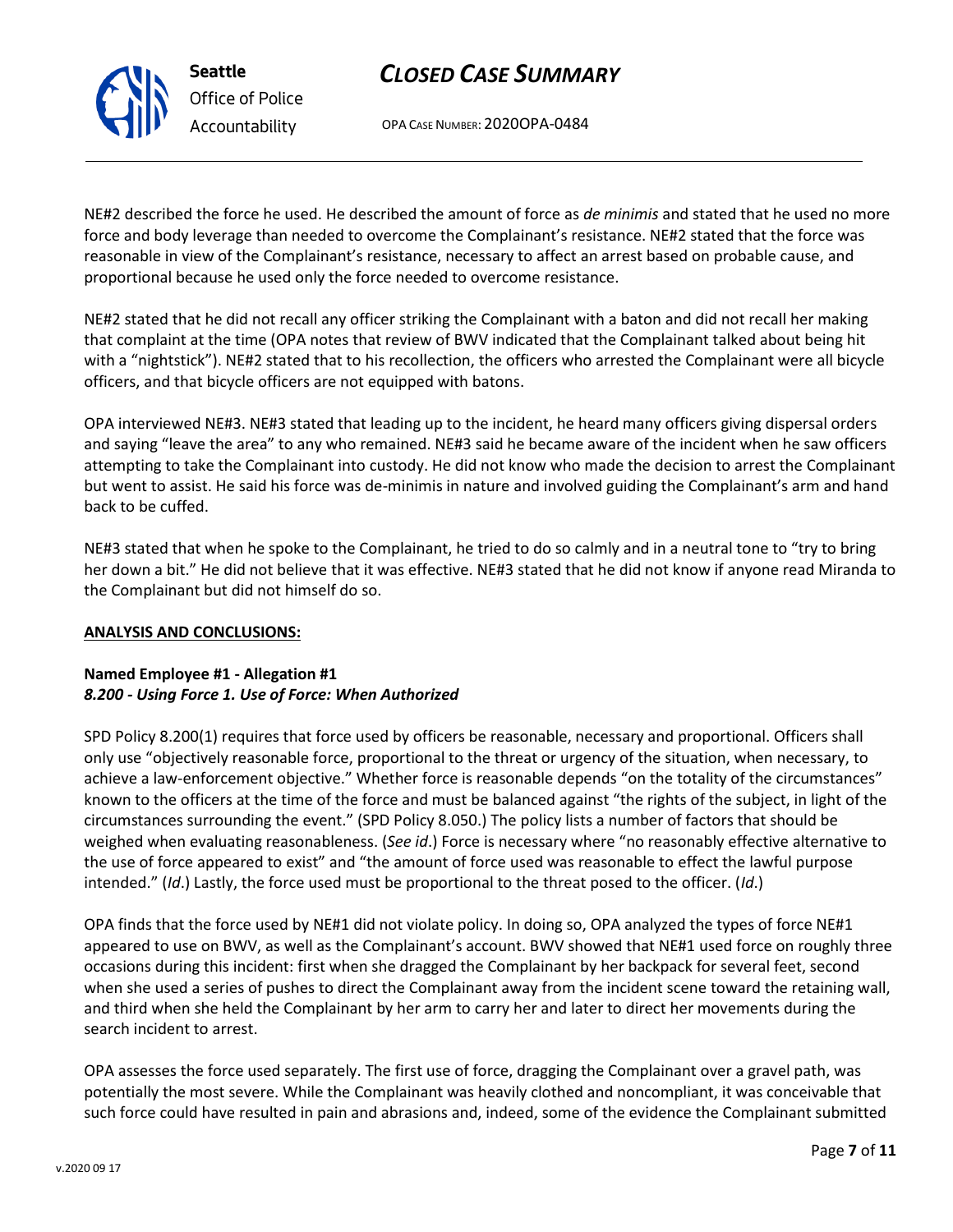

**Seattle** *Office of Police Accountability*

# *CLOSED CASE SUMMARY*

OPA CASE NUMBER: 2020OPA-0484

suggested that it did. However, the force was reasonable given the circumstances because the Complainant was at the time physically blocking the movements of the police line and mere feet from another arrest, engaging several officers and creating a plausible risk that she would interfere with the arrest. It was therefore reasonable for NE#1 to use some force to mitigate that possibility. It was also necessary for NE#1 to do so given that the Complainant's continued presence would interfere with the crowd dispersal operation. Finally, the force was proportional to the risks the Complainant's continued presence posed and her demonstrated refusal to vacate the area when ordered.

The second use of force, which involved NE#1 pushing or shoving the Complainant in the direction of a hip-high concrete retaining wall, likewise did not violate policy. At the time, the Complainant had been given numerous orders to depart. Instead of doing so, she stood up, shouted profanity at NE#1, and continued her refusal to leave despite two clear paths of egress visible on BWV. The shove, which OPA assesses as *de minimis* force, was reasonable to induce her departure without further obstruction and to prevent her from further interfering in the arrest or with the police line. It was necessary given clear indications that the Complainant would not obey verbal orders. Finally, it was proportional to the Complainant's refusal to leave and the need to secure the area.

The third use of force, which involved NE#1, NE#2, and NE#3 using various holds and control techniques to help take the Complainant into custody, likewise did not violate policy. Officers with probable cause to arrest a person may use no more force than necessary to do so and overcome any resistance. Here, it was reasonable for NE#1 to use *de minimis* force to control the Complainant's movements during the arrest process and subsequent search, and to work with other officers to carry her when she refused to walk. It was also necessary and proportional based on the Complainant's refusal to cooperate and general level of resistance, which required NE#1 and the other officers to use some force to take her into custody. NE#2 and NE#3 did not use any other force on the Complainant.

Finally, OPA did not uncover any evidence tending to suggest that NE#1 or any other officer struck the Complainant with a baton. First, none of the three named employees, including NE#1, possessed a baton or other impact weapon. Second, no baton-equipped officers were shown on BWV in the Complainant's immediate proximity, although some officers nearby did have batons. Therefore, while OPA cannot yet conclusively state that no SPD officer struck the Complainant with a baton, it can conclude that none of these three officers did.

For the above reasons, OPA recommends that this allegation be Not Sustained – Lawful and Proper as against all of the Named Employees.

## Recommended Finding: **Not Sustained (Lawful and Proper)**

## **Named Employee #1 - Allegation #2**

## *8.100 - De-Escalation 1. When Safe under the Totality of the Circumstances and Time and Circumstances Permit, Officers Shall Use De-Escalation Tactics in Order to Reduce the Need for Force*

"De-escalation tactics and techniques are actions used by officers, when safe and without compromising law enforcement priorities, that seek to minimize the likelihood of the need to use force during an incident and increase the likelihood of voluntary compliance." (SPD Policy 8.100-POL)

The policy further instructs that: "When safe and feasible under the totality of circumstances, officers shall attempt to slow down or stabilize the situation so that more time, options and resources are available for incident resolution." (SPD Policy 8.100-POL-1) Officers are also required, "when time and circumstances permit," to "consider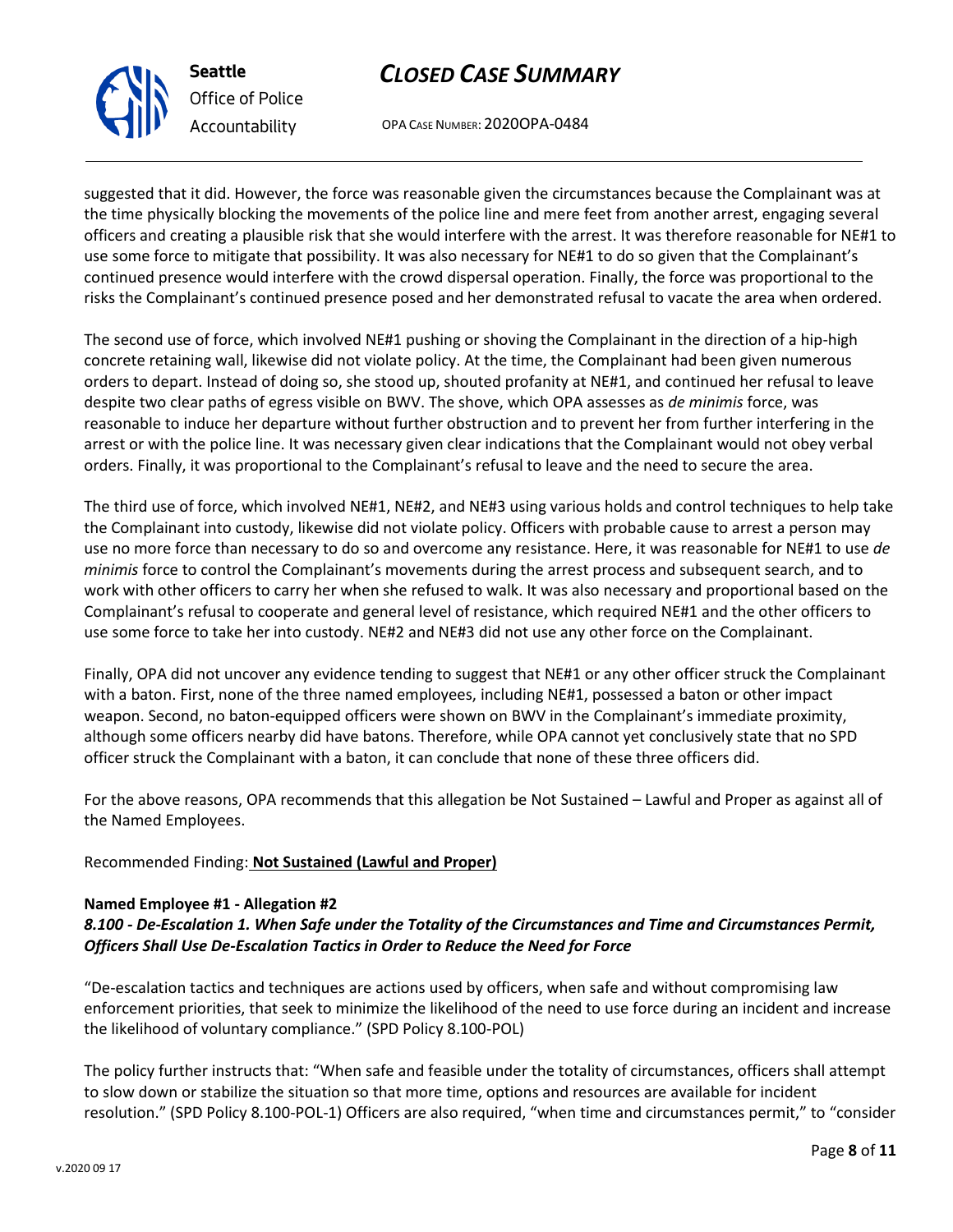

OPA CASE NUMBER: 2020OPA-0484

whether a subject's lack of compliance is a deliberate attempt to resist or an inability to comply based on factors" such as "mental impairment…drug interaction…[and/or] behavioral crisis." (*Id*.) These mental and behavioral factors should be balanced by the officer against the facts of the incident "when deciding which tactical options are the most appropriate to bring the situation to a safe resolution." (*Id*.)

The policy gives several examples of de-escalation, which include: mitigating the immediacy of the threat to give officers time to use extra resources and to call more officers or specialty units; and increasing the number of officers on scene to thus increase the ability to use less force. (*Id*.) Other examples of de-escalation include, but are not limited to:

- Placing barriers between an uncooperative subject and officers;
- Containing the threat;
- Decreasing exposure to the potential threat by using distance, cover and concealment;
- Avoidance of physical confrontation unless immediately necessary to protect someone or stop dangerous behavior;
- Using verbal techniques, such as "Listen and Explain with Equity and Dignity" (LEED) to calm an agitated subject and promote rational decision making;
- Calling extra resources, including CIT officers and officers equipped with less-lethal tools.

(*Id*.) De-escalation is inarguably a crucial component of the Department's obligations under the Consent Decree; however, it is not purposed to act as an absolute bar to enforcing the law when necessary. That being said, where officers fail to fully de-escalate and instead act in a manner that increases the need for force and the level of force used, such conduct is inconsistent with the Department's policy and expectations.

OPA finds that NE#1 did not violate the de-escalation policy. In her interview, NE#1 stated that she first used verbal commands and, when those were unsuccessful, she used what she described as *de minimis* force to induce the Complainant to leave voluntarily in order to preclude the need for an arrest. OPA's review of BWV showed that NE#1 did issue verbal commands prior to going hands-on with the Complainant. In addition, it showed that NE#1's uses of force were, initially, premised on creating space and directing the Complainant away from officers, rather than limiting her movements or provoking a physical confrontation.

Further, OPA does not read the de-escalation policy to preclude enforcement action where it is legal and necessary. Here, the Complainant refused numerous lawful orders to leave an area where a riot had been declared and multiple dispersal orders given. Her presence in proximity to an ongoing arrest and in obstruction of police actions created risks; officers could not read her mind to know that her intentions were peaceful or that she would leave if given additional time. Indeed, OPA is not certain based on her conduct that she would have done so. In these circumstances, the decision to use some force and, ultimately, to arrest did not violate the de-escalation policy. Moreover, even if the decision to arrest was too hastily arrived at, this was ultimately the responsibility of the sergeant who authorized and directed that the arrest occur, not NE#1.

For these reasons, OPA recommends that this allegation be Not Sustained – Lawful and Proper.

Recommended Finding: **Not Sustained (Lawful and Proper)**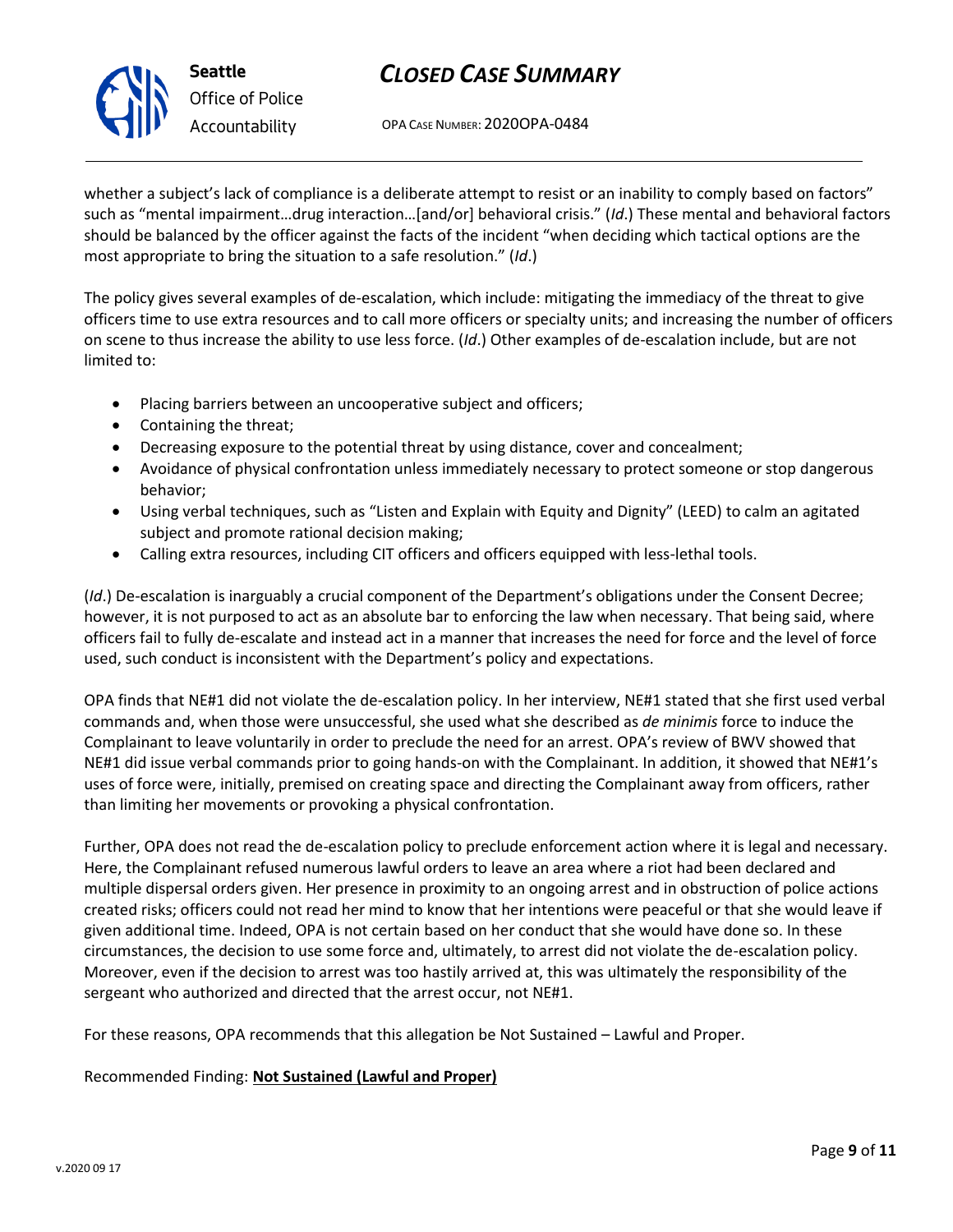

OPA CASE NUMBER: 2020OPA-0484

## **Named Employee #1 - Allegation #3** *6.180 - Searches-General – 2(e). Search Incident-to-Arrest / Custodial Search*

SPD Policy 6.180-POL-2 concerns searches and, specifically, those types of searches that are justified by an exception to the general requirement of a search warrant. At issue in this case is the exception for a search incident to arrest, which is detailed in SPD Policy 6.180-POL-2(e). The policy instructs that: "Officers may only search personal items such as wallets, backpacks, or other bags if the subject had them in his or her actual and exclusive possession at or immediately preceding the time of his or her arrest." (SPD Policy 6.180-POL-2(e).)

The search of the Complainant's person, including her pockets and those items attached to her, was a valid search incident to arrest and thus, did not violate this policy or the law. As this policy states, an officer may search both an arrestee's person as well as any items such as backpacks that were in the subject's actual and exclusive possession at the time she was arrested. This policy is lifted verbatim from *State v. Brock*, 184 Wn.2d 148, 154 (2015). That case, concerning the search of an arrestee's backpack which was on his person at the time of arrest but not at the time of search several minutes later, is indistinguishable from the facts here. Given that *Brock* controls, OPA recommends that this allegation be Not Sustained – Lawful and Proper.

## Recommended Finding: **Not Sustained (Lawful and Proper)**

## **Named Employee #1 - Allegation #4**

## *5.001 - Standards and Duties 10. Employees Shall Strive to be Professional*

SPD Policy 5.001-POL-10 requires that SPD employees "strive to be professional." The policy further instructs that "employees may not engage in behavior that undermines public trust in the Department, the officer, or other officers" whether on or off duty. (SPD Policy 5.001-POL-10.) The policy further states the following: "Any time employees represent the Department or identify themselves as police officers or Department employees, they will not use profanity directed as an insult or any language that is derogatory, contemptuous, or disrespectful toward any person." (*Id*.) Lastly, the policy instructs Department employees to "avoid unnecessary escalation of events even if those events do not end in reportable uses of force." (*Id*.)

At various points during her interaction with the Complainant, particularly at the beginning stages, NE#1 made statements that appeared to antagonize the Complainant. For example, at one point she told the Complainant: "Congratulations, you're still going to jail." At another point, she told the Complainant: "Stop yelling, Jesus." On a third occasion, NE#1 went back and forth with the Complainant concerning her presence at the demonstration and refusal to disperse and told her that she was accountable for her own actions and decision-making.

In addition, early on in their interaction, the Complainant spelled her name for other demonstrators and yelled her last name. NE#1 repeated her name back to her in a sing-song type manner. While the Complainant felt that this was improper and purposed to demean her, NE#1 asserted that she did so as a mnemonic technique in order to remember the Complainant's name if needed and if she did not later provide it. NE#1 said this was common with demonstrators who were arrested.